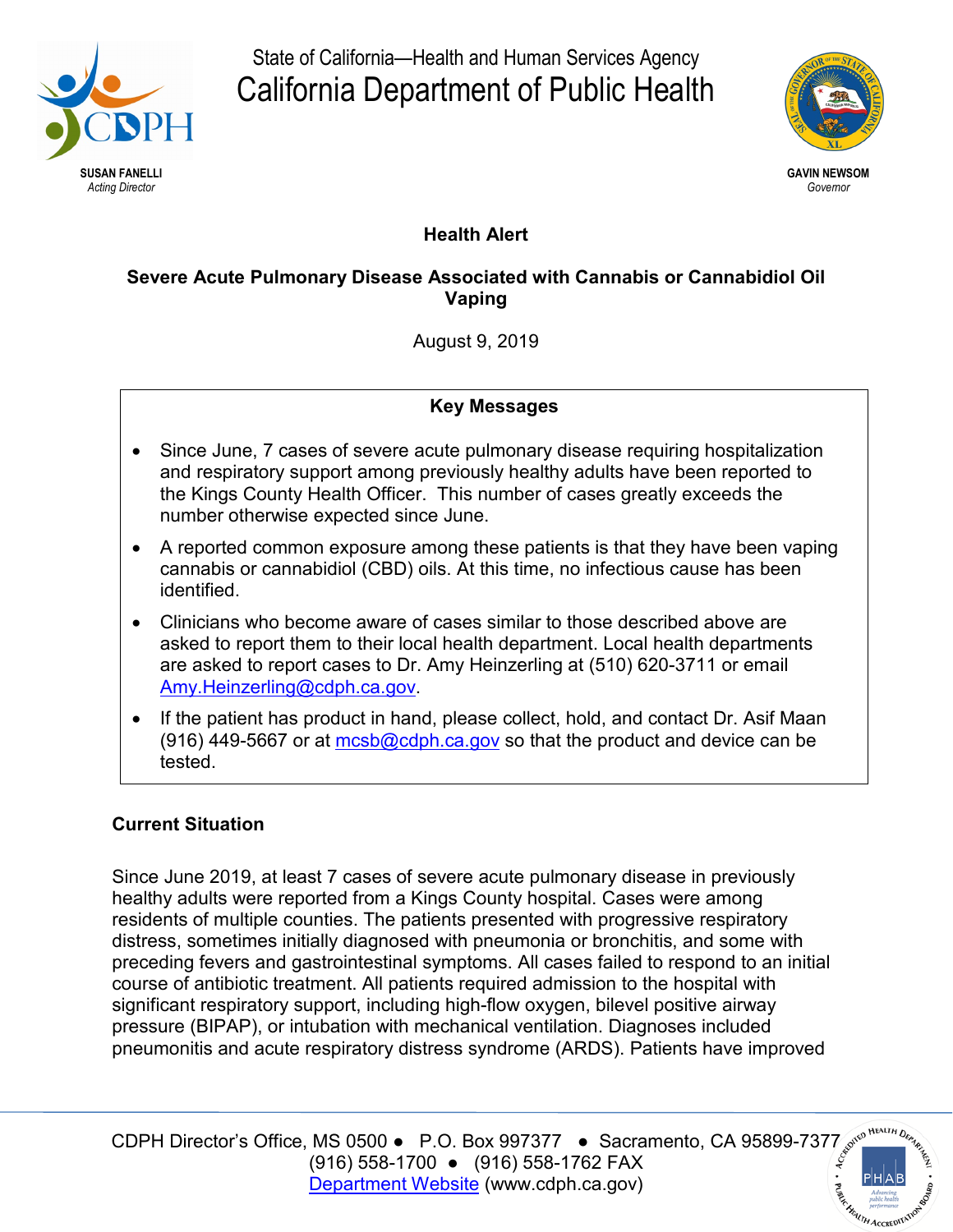with systemic steroids. Evaluation for infectious etiologies has been negative to date in all patients.

The Kings County Health Department is currently investigating the cause of these illnesses. All patients reported vaping in the weeks prior to hospital admission, and a reported common exposure between these patients is that they have been vaping cannabis or CBD oils. The names and types of products used remain unknown, and patient interviews are ongoing. Other states have reported recent similar cases. CDPH is supporting Kings County's investigation.

### **Background**

Vaping refers to the increasingly popular practice of inhaling vapor from an e-cigarette device, which works by heating a liquid that can contain nicotine, marijuana, or other drugs. The long-term health impacts of vaping are unknown. The liquids used in ecigarettes are largely unregulated, and they can contain toxic chemicals that can cause lung damage.

#### **Case Definition**

A case is defined as meeting the following criteria:

- Severe acute pulmonary disease (including but not limited to pneumonitis and ARDS);
- Requiring admission to a hospital and respiratory support (including but not limited to high-flow oxygen, BIPAP, or intubation with mechanical ventilation);
- No infectious etiology defined;
- Recent history of vaping;
- Symptom onset on or after June 1, 2019.

#### **Recommendations for Providers**

- Clinicians are asked to remain alert for potential cases among persons presenting with severe acute pulmonary symptoms, and ask these patients about their recent history of vaping.
- Patients were seen in primary care and initially diagnosed with pneumonia or bronchitis, but did not respond to antibiotics.
- Clinicians who become aware of cases similar to those described above are encouraged to report them to their local health department. For questions, please contact (510) 620-3711 or email [Amy.Heinzerling@cdph.ca.gov,](mailto:Amy.Heinzerling@cdph.ca.gov) or after hours contact the CDPH duty officer at (916) 328-3605.